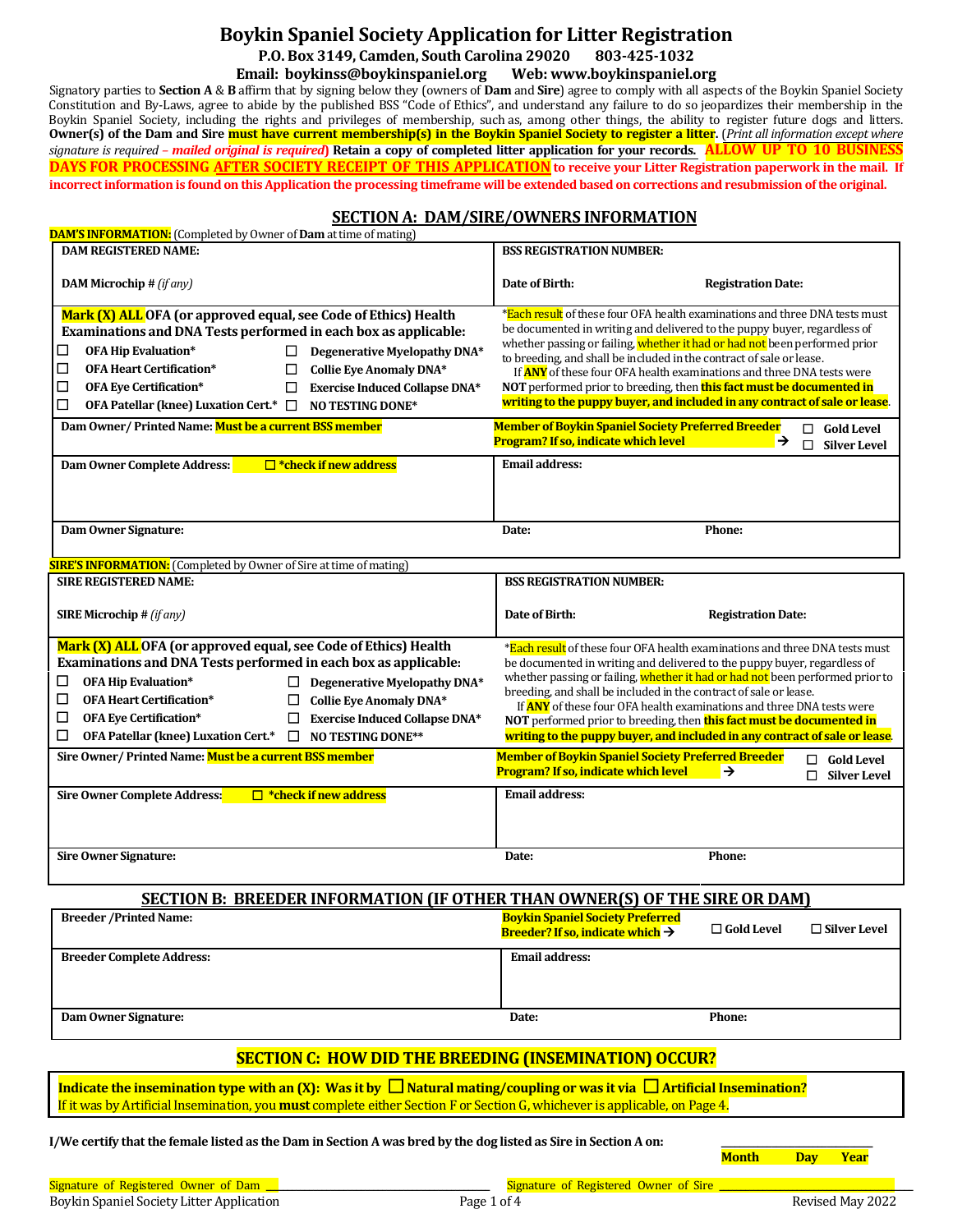

#### **MAKE SURE THAT ONE OF THE TWO BOXES IN SECTION C WAS MARKED BEFORE PROCEEDING**.

#### **SECTION D: FEES/TIMELINES FOR REGISTERING A LITTER**

Actual registered owner of the **Dam** at the time of whelping the litter fills in and signs this section and sends this entire form by US Mail with the appropriate fee to: **The Boykin Spaniel Society, P.O. Box 3149, Camden, SC 29020**

The fee for registering a litter is \$60.00 if the age of the litter on the date of Application for Registration is four (4) weeks of age and **up to but not more than** eight (8) weeks. **After** eight (8) weeks of age and **up to but not more than** six (6) months of age the fee is \$90.00. **After** six (6) months of age and **up to EXACTLY** one (1) year of age the fee is \$190.00. **NO LITTER WILL BE REGISTERED AFTER THE PUPPIES ARE ONE (1) YEAR OLD. THERE WILL BE NO LITTERS REGISTERED TO NON-MEMBERS OF THE BOYKIN SPANIEL SOCIETY. The Boykin Spaniel Society will allow for up to ten (10) business days for US Mail delivery when we review the litter age and the appropriateness of the fees.** 

| Date Whelped (Born)                                                                                                                              | Age of Litter at Date of Application for Registration |  |                                |
|--------------------------------------------------------------------------------------------------------------------------------------------------|-------------------------------------------------------|--|--------------------------------|
|                                                                                                                                                  |                                                       |  | <b>DAYS</b>                    |
|                                                                                                                                                  |                                                       |  |                                |
| (Month/Day/Year)                                                                                                                                 | (Month/Day/Year)                                      |  | <b>How many days old today</b> |
|                                                                                                                                                  |                                                       |  |                                |
| IF AGE OF LITTER IS 28 DAYS (4 WEEKS) & PRIOR TO 56 DAYS (8 WEEKS) ENTER FEE OF \$60.00 $\rightarrow$                                            |                                                       |  |                                |
|                                                                                                                                                  |                                                       |  |                                |
| IF AGE OF LITTER IS 8 WEEKS & PRIOR TO 6 MONTHS ENTER FEE OF \$90.00 $\rightarrow$                                                               |                                                       |  |                                |
| IF AGE OF LITTER IS 6 MONTHS & UP TO EXACTLY 1 YEAR OLD ENTER FEE OF \$190.00 $\rightarrow$                                                      |                                                       |  |                                |
|                                                                                                                                                  |                                                       |  |                                |
|                                                                                                                                                  | <b>FEE ENCLOSED WITH APPLICATION</b>                  |  |                                |
|                                                                                                                                                  | <b>PAYMENT BY CHECK OR MONEY ORDER ONLY</b>           |  | ъ                              |
|                                                                                                                                                  |                                                       |  |                                |
| I certify that I was the owner of the Dam named in Section A of this form on the date this litter was whelped and that the number of puppies now |                                                       |  |                                |

I certify that I was the owner of the Dam named in Section A of this form on the date this litter was whelped and that the number of puppies now living are (numbers) **\_\_\_\_** males and **\_\_\_\_** females and that all information presented on this application for litter registration is, to the best of my knowledge and belief, true and correct.

**Dam Owner Signature:\_\_\_\_\_\_\_\_\_\_\_\_\_\_\_\_\_\_\_\_\_\_\_\_\_\_\_\_\_\_\_\_\_\_\_\_\_\_\_\_\_\_\_\_\_\_\_\_\_\_\_\_\_\_\_\_\_\_\_\_\_\_\_\_\_\_\_\_\_\_\_\_\_\_\_\_\_ Date \_\_\_\_\_\_\_\_\_\_\_\_\_\_\_\_\_\_\_\_\_\_\_\_\_\_\_**

# **INSTRUCTIONS/GUIDELINES FOR DESCRIBING PUPPIES IN SECTION E**

#### **Read this section BEFORE filling out the Litter Description (SECTION E) and use it as a reference as you fill out the form.**

- 1. COLUMN #1. MARK (X) THE SEX OF EACH PUPPY ON THE FORM. **LIST ALL MALE PUPPIES FIRST, FOLLOWED BY ALL FEMALES.** • **APPLICATIONS WHICH DO NOT LIST ALL PUPPIES IN MALE-THEN-FEMALE ORDER WILL BE REJECTED**.
- 2. COLUMN #2. MARK (X) (LIVING/STILLBORN/DEAD) ON THE FORM AS APPROPRIATE.
	- INCLUDE ALL PUPPIES, LIVING OR DEAD, ON THE FORM. THIS INCLUDES PUPS NOT ELIGIBLE FOR REGISTRATION.
- 3. COLUMN #3. MARK (X) THE COLOR OF THE PUP ON THE FORM. IF THE PUP IS ANY COAT COLOR OTHER THAN **SOLID** RICH LIVER (REDDISH BROWN) OR **SOLID** DARK CHOCOLATE **DO NOT** MARK (X) EITHER BOX**. THIS PUP IS INELIGIBLE FOR REGISTRATION**.
- 4. COLUMN #4. FILL IN THE DATE EACH LIVING PUP WAS DESCRIBED.
	- LITTERS ARE TO BE DESCRIBED NO SOONER THAN 28 DAYS (4 WEEKS), BUT NO LATER THAN 42 DAYS (6 WEEKS).
	- IN CASE OF DEAD OR STILLBORN PUPS, NO DESCRIPTION IS REQUIRED.  *LITTERS NOT DESCRIBED WITHIN THIS TIME FRAME WILL NOT BE REGISTERED*.
- 5. COLUMN # 5. INDICATE WHETHER THE PUP HAS ANY WHITE HAIR ANYWHERE ON THE BODY BY MARKING THE (Y) BOX ON THE FORM WITH AN X. IF THE PUP HAS NO WHITE HAIRS ANYWHERE ON ITS BODY, MARK THE (N) BOX ON THE FORM WITH AN X.
	- THE CHEST MEASUREMENT IN COLUMN 7 NEED NOT BE PERFORMED **UNLESS** THE ONLY WHITE HAIRS ARE ON THE CHEST.
	- The Boykin Spaniel Society has a measurable formula that sets limits relative to the permissible amount of white **centered** on the pup's chest (sternum/breast-bone). MAXIMUM LIMITS: The width of a white marking on the chest may not be more than 30 percent of the width of the chest measured from the medial aspect or inside of the forelegs (armpit to armpit across front of chest). The length of the white marking on the chest may not be more than 60 percent of the width of the chest. The limitations apply regardless of whether the white markings are oriented horizontally or vertically.

**WHITE MARKINGS ON THE THROAT, STOMACH, FOOT, TOE OR ANY OTHER PART OF THE DOG'S BODY, OTHER THAN CENTERED ON THE CHEST, SHALL DISQUALIFY THAT INDIVIDUAL PUPPY FROM REGISTRATION. WHITE HAIRS ABOVE THE TOP OF THE STERNUM ARE CONSIDERED TO BE PART OF THE THROAT AND NOT PART OF THE CHEST.**

- 6. COLUMN #6. ENTER ON THE FORM THE LOCATION ON THE BODY OF **ANY** WHITE MARKINGS. **INSPECT EACH PUP CAREFULLY!**
- 7. COLUMN #7. IF PUP HAS ANY WHITE ON THE CHEST MEASURE THE PUP'S CHEST WIDTH BETWEEN THE ARMPITS AND ENTER THIS MEASUREMENT ON THE FORM.
	- A. If, during the 28 day (4 Weeks) to 42 day (6 Weeks) old window of registration, you are unsure of a puppy's ability to be registered due to its white markings, you may request the assistance of a member(s) of the BSS Registry Committee to visit and/or evaluate photographs to help evaluate the puppy's ability to be registered. Photos should be taken as well to help document the dog(s) in question. Email all pictures and/or inquiries to boykinss@boykinspaniels.org and request that a member(s) of the BSS registry committee review and advise. Please provide the whelp date, Sire name, Dam name, the BSR #'s for Sire and Dam, along with the pup number from **SECTION E:** LITTER DESCRIPTION/INFORMATION listed below as well.
	- B. If a picture accompanies this application please state the pup(s) number(s) referenced from the chart below to properly identify the pup, ex. "Picture references #4 male pup".
	- 8. COLUMN #8. IF PUP HAS ANY WHITE ON THE BODY MEASURE THE LENGTH AND WIDTH OF THE MARKING AT ITS WIDEST POINTS AND ENTER THIS MEASUREMENT ON THE FORM.
	- 9. **OWNER OF THE DAM** SIGN THE BOTTOM OF THE PAGE CERTIFYING THAT THE DESCRIPTION OF THE LITTER IS ACCURATE.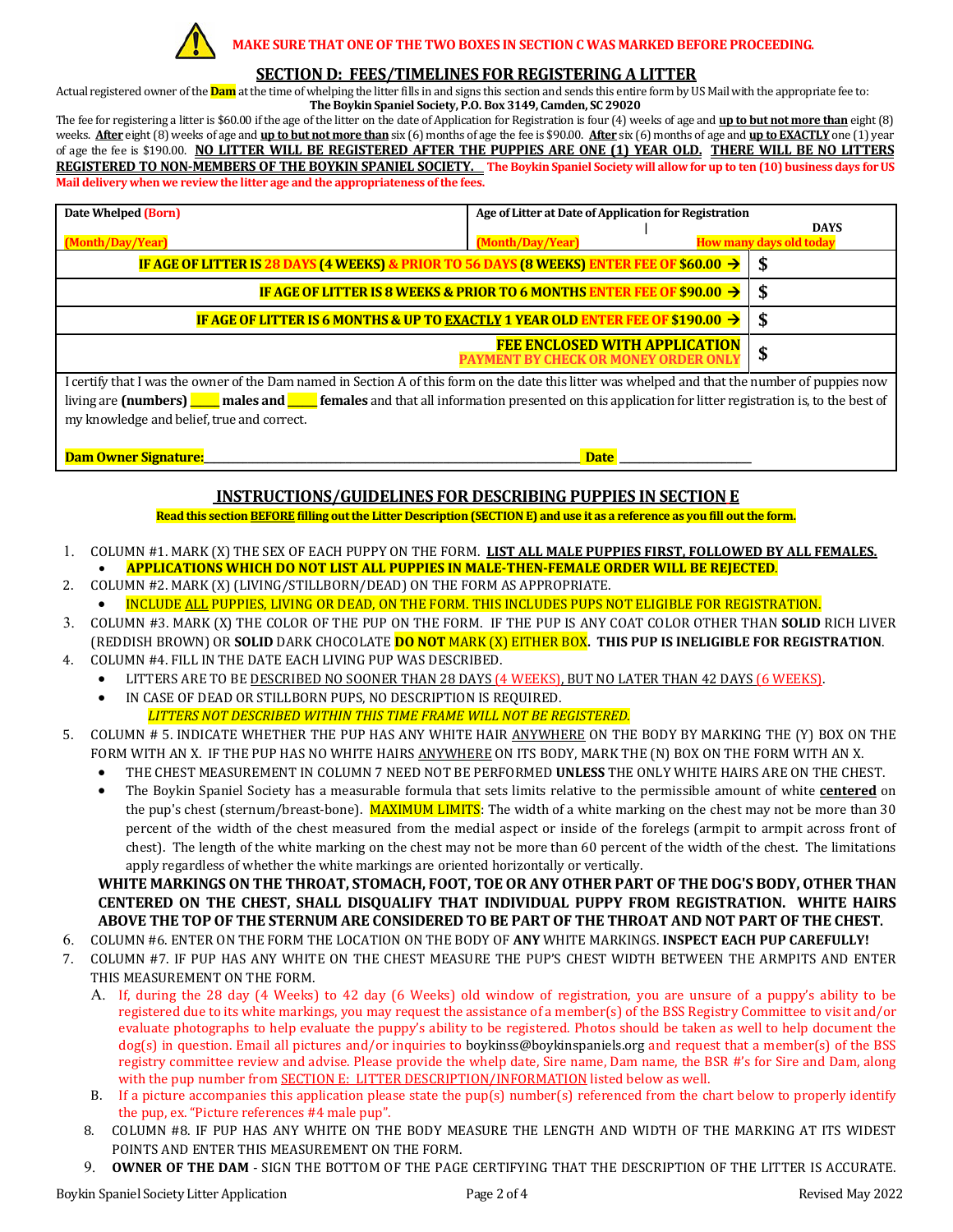### **SECTION E: LITTER DESCRIPTION/INFORMATION**

Litters may be randomly inspected at any time by a member(s) of the Registry Committee or its representative or designee. The refusal by any breeder to allow inspection of a litter by any member, **representative or designee of the Registry Committee will result in said litter being denied registration. The refusal to allow inspection of a litter after being notified by the Boykin Spaniel Society of the intent to inspect a litter may also result in the termination of membership in the Boykin Spaniel Society and all rights and privileges associated with such membership.** 

**LIST ALL OF THE MALE PUPS FIRST THEN ALL OF THE FEMALES NEXT, OTHERWISE THIS APPLICATION IS VOID ON RECEIPT. LIST** *ALL* **PUPS INCLUDING STILLBORN/DEAD/NON-REGISTERABLE PUPS MEASURING WHITE: The width of a white marking on the chest may not be more than 30 percent of the width of the chest measured from the medial aspect or inside of the forelegs (armpit to armpit across front of chest). The length of the white marking on the chest may not be more than 60 percent of the width of the chest. The limitations apply regardless of whether the white markings are oriented horizontally or vertically. Please refer to the above page marked as INSTRUCTIONS/GUIDELINES FOR DESCRIBING PUPPIES for all details on filling out the chart below!**

| Column       | 1                                                             | $\mathbf{2}$                                                                  | 3                                                                       | 4                                                                                                                            | 5                                               | 6                                                                     | 7                                                                                                                                   | 8                                                                                                                  |
|--------------|---------------------------------------------------------------|-------------------------------------------------------------------------------|-------------------------------------------------------------------------|------------------------------------------------------------------------------------------------------------------------------|-------------------------------------------------|-----------------------------------------------------------------------|-------------------------------------------------------------------------------------------------------------------------------------|--------------------------------------------------------------------------------------------------------------------|
| Pup          | <b>SEX</b><br>Mark $(X)$<br><b>LIST MALES</b><br><b>FIRST</b> | <b>LIVING / STILLBORN / DEAD</b><br>Mark (X)<br><b>MUST MARK IF STILLBORN</b> | <b>PUP COLOR:</b><br>Rich Liver/<br><b>Dark Chocolate</b><br>Mark $(X)$ | <b>DATE DESCRIBED</b><br>Must be described<br>between 28<br>(4wks) and 42<br>(6wks) days after<br>whelping<br>month/day/year | <b>ANY WHITE</b><br><b>ON PUP</b><br>Mark $(X)$ | <b>PUPS WITH WHITE:</b><br><b>Location of White on</b><br><b>Body</b> | <b>PUPS WITH</b><br><b>WHITE:</b><br><b>Chest</b><br><b>Measurement</b><br><b>Armpit to Armpit</b><br>(show as a<br>decimal number) | <b>PUPS WITH WHITE:</b><br><b>Actual Measurement of White</b><br>Width x Length (in.)<br>(show as decimal numbers) |
| EX.          | $M \Box F$                                                    | $\boxtimes$ Living $\Box$ Stillborn $\Box$ DEAD                               | $\boxtimes$ R. LIVER $\Box$ DK CHOC                                     | 6/25/17                                                                                                                      | $\boxed{\boxtimes}$ Y $\Box$ N                  | <b>left rear toe and chest</b>                                        | 4.2 inches                                                                                                                          | <b>1W X 1.8L inches on chest,</b><br>0.16" square left rear toe                                                    |
| -1           | $\Box M \Box F$                                               | $\Box$ LIVING $\Box$ STILLBORN $\Box$ DEAD                                    | $\Box$ R. LIVER $\Box$ DK. CHOC.                                        |                                                                                                                              | $\Box Y \Box N$                                 |                                                                       |                                                                                                                                     |                                                                                                                    |
| $\mathbf{2}$ | $\Box M \Box F$                                               | $\Box$ LIVING $\Box$ STILLBORN $\Box$ DEAD                                    | $\Box$ R. LIVER $\Box$ DK. CHOC.                                        |                                                                                                                              | $\Box Y \Box N$                                 |                                                                       |                                                                                                                                     |                                                                                                                    |
| 3            | $\Box M \Box F$                                               | $\Box$ LIVING $\Box$ STILLBORN $\Box$ DEAD                                    | $\Box$ R. LIVER $\Box$ DK. CHOC.                                        |                                                                                                                              | $\Box Y \Box N$                                 |                                                                       |                                                                                                                                     |                                                                                                                    |
| 4            | $\Box M \Box F$                                               | $\Box$ LIVING $\Box$ STILLBORN $\Box$ DEAD                                    | $\Box$ R. LIVER $\Box$ DK. CHOC.                                        |                                                                                                                              | $\Box Y \Box N$                                 |                                                                       |                                                                                                                                     |                                                                                                                    |
| 5            | $\Box M \Box F$                                               | $\Box$ LIVING $\Box$ STILLBORN $\Box$ DEAD                                    | $\Box$ R. LIVER $\Box$ DK. CHOC.                                        |                                                                                                                              | $\Box Y \Box N$                                 |                                                                       |                                                                                                                                     |                                                                                                                    |
| 6            | $\Box M \Box F$                                               | $\Box$ LIVING $\Box$ STILLBORN $\Box$ DEAD                                    | $\Box$ R. LIVER $\Box$ DK. CHOC.                                        |                                                                                                                              | $\Box Y \Box N$                                 |                                                                       |                                                                                                                                     |                                                                                                                    |
| 7            | $\Box M \Box F$                                               | $\Box$ LIVING $\Box$ STILLBORN $\Box$ DEAD                                    | $\Box$ R. LIVER $\Box$ DK. CHOC.                                        |                                                                                                                              | $\Box Y \Box N$                                 |                                                                       |                                                                                                                                     |                                                                                                                    |
| 8            | $\Box M \Box F$                                               | $\Box$ LIVING $\Box$ STILLBORN $\Box$ DEAD                                    | $\Box$ R. LIVER $\Box$ DK. CHOC.                                        |                                                                                                                              | $\Box Y \Box N$                                 |                                                                       |                                                                                                                                     |                                                                                                                    |
| 9            | $\Box M \Box F$                                               | $\Box$ LIVING $\Box$ STILLBORN $\Box$ DEAD                                    | $\Box$ R. LIVER $\Box$ DK. CHOC.                                        |                                                                                                                              | $\Box Y \Box N$                                 |                                                                       |                                                                                                                                     |                                                                                                                    |
| 10           | $\Box M \Box F$                                               | $\Box$ LIVING $\Box$ STILLBORN $\Box$ DEAD                                    | $\Box$ R. LIVER $\Box$ DK. CHOC.                                        |                                                                                                                              | $\Box Y \Box N$                                 |                                                                       |                                                                                                                                     |                                                                                                                    |
| 11           | $\Box M \Box F$                                               | $\Box$ LIVING $\Box$ STILLBORN $\Box$ DEAD                                    | $\Box$ R. LIVER $\Box$ DK. CHOC.                                        |                                                                                                                              | $\Box Y \Box N$                                 |                                                                       |                                                                                                                                     |                                                                                                                    |
| 12           | $\Box M \Box F$                                               | $\Box$ LIVING $\Box$ STILLBORN $\Box$ DEAD                                    | $\Box$ R. LIVER $\Box$ DK. CHOC.                                        |                                                                                                                              | $\Box Y \Box N$                                 |                                                                       |                                                                                                                                     |                                                                                                                    |
| 13           | $\Box M \Box F$                                               | $\Box$ LIVING $\Box$ STILLBORN $\Box$ DEAD                                    | $\Box$ R. LIVER $\Box$ DK. CHOC.                                        |                                                                                                                              | $\Box Y \Box N$                                 |                                                                       |                                                                                                                                     |                                                                                                                    |
| 14           | $\Box M \Box F$                                               | $\Box$ LIVING $\Box$ STILLBORN $\Box$ DEAD                                    | $\Box$ R. LIVER $\Box$ DK. CHOC.                                        |                                                                                                                              | $\Box Y \Box N$                                 |                                                                       |                                                                                                                                     |                                                                                                                    |

**By signing this document below, I certify that I am the owner of the puppies described in Section E, and also hereby certify that the puppy descriptions in Section E are accurate. I further certify that I will truthfully document in writing the results of the dam and sire health examinations and DNA tests described in Section A ("OFA Health Examinations and Genetic Tests Performed") to each puppy buyer at**  or before the time of puppy ownership transfer; or, if any of the examinations and/or tests were not performed prior to breeding, I will document those which were not performed in writing and deliver to **the puppy buyer as well. I also hereby solemnly certify that I will comply with all of the Breeder Responsibilities as published in the current Boykin Spaniel Society Code of Ethics. I understand that the ability to register litters is a membership privilege and not a membership right.**

**\*Signature\_\_\_\_\_\_\_\_\_\_\_\_\_\_\_\_\_\_\_\_\_\_\_\_\_\_\_\_\_\_\_\_\_\_\_\_\_\_\_\_\_\_\_\_\_\_\_\_\_\_\_\_\_\_\_\_\_\_\_\_\_\_\_\_\_\_\_\_\_\_Date\_\_\_\_\_\_\_\_\_\_\_\_\_\_\_\_\_\_\_\_\_\_\_\_\_\_\_\_\_ Printed Name\_\_\_\_\_\_\_\_\_\_\_\_\_\_\_\_\_\_\_\_\_\_\_\_\_\_\_\_\_\_\_\_\_\_\_\_\_\_\_\_\_\_\_\_\_\_\_\_\_\_\_\_\_\_\_\_\_\_\_\_\_\_\_\_\_**